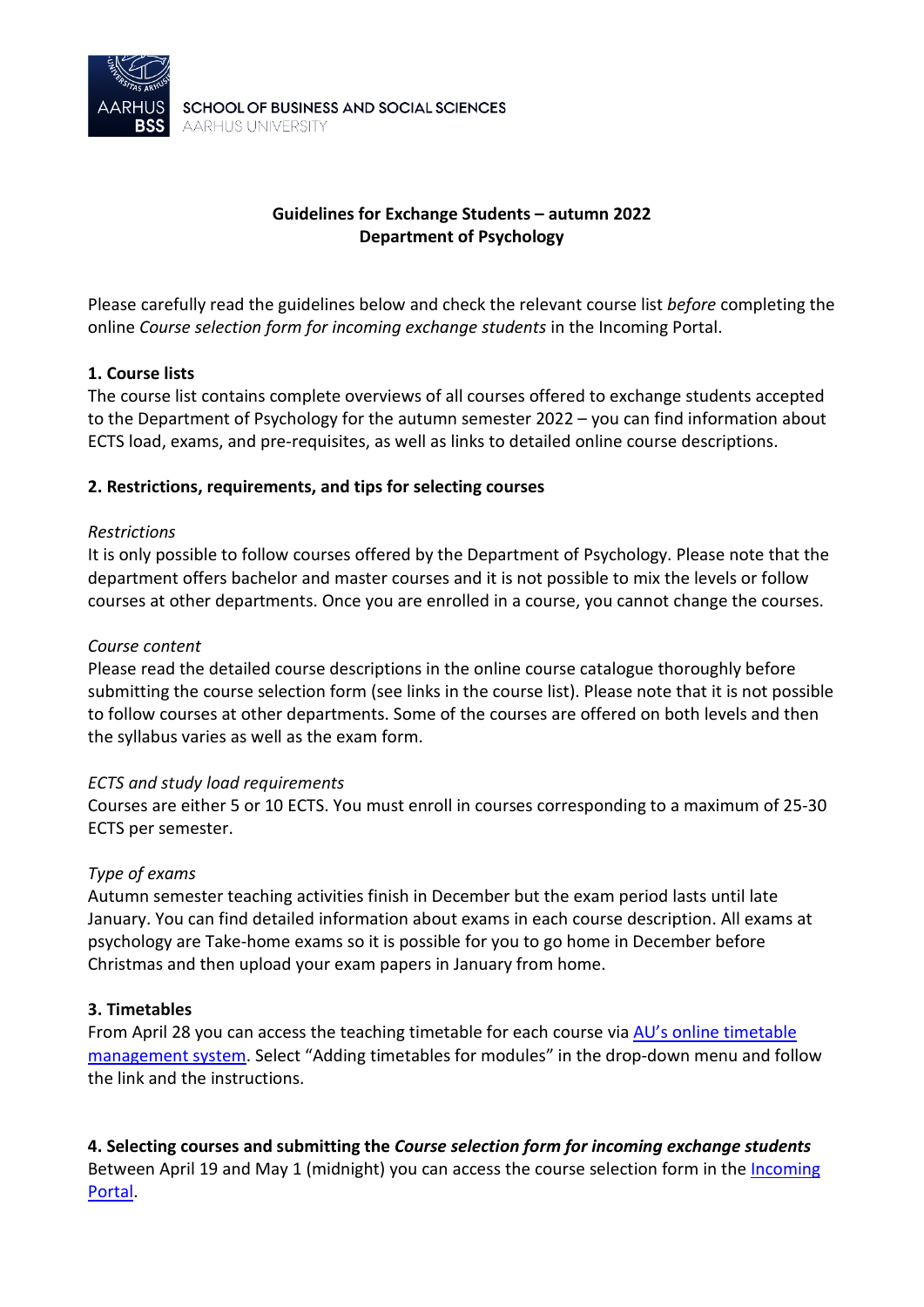In the course selection form you will be asked to identify your Stay (only one option) and choose your Faculty – your Faculty is: Aarhus BSS

Please choose at least 30 ECTS in the online course selection form. Select your courses in order of priority, so that your first priority is Course 1, second priority is Course 2, etc.

## *Choosing courses in the online course selection form*

- Choose "UVA STADS Code" in the Filter.
- Type in the "UVA STADS code" from the course list in the search field.
- Confirm the chosen course.
- Choose courses worth a total of 30 ECTS.
- Submit your course selection form.

## **The deadline for submitting the course selection form is: 1 of May (midnight), 2022. Once you have submitted the course selection form, you cannot make changes to your selection.**

### *Admission to courses*

If you fail to submit the form within the deadline, you are not guaranteed admission to any of your preferred courses.

You will be notified by email in early June when the course registration procedure has been completed and you can see your course enrollments online.

### **5. Check and confirm your enrolments and timetable**

Once you have been notified about course enrollments, it is important that you check that you are enrolled in the right courses. You will receive an email with a reminder and information about how to check your enrollments and timetable.

Courses in English begin on Monday, 30 August 2022.

### **In autumn 2022 semester, the following courses offered in English on Bachelor level are:**

| <b>UVA STADS code</b> | <b>Course name</b>                                                                       | <b>ECTS</b> | <b>EXAM FORM*</b>                                                                                                 |  |  |
|-----------------------|------------------------------------------------------------------------------------------|-------------|-------------------------------------------------------------------------------------------------------------------|--|--|
| 441201U025            | <b>Applied Social Psychology: Consultancy, Behaviour</b><br><b>Change, Policy Advice</b> | 10          | 80 % attendance. Read<br>more about<br>attendance here,<br>Possible to hand in an<br>essay that will be<br>graded |  |  |
| 441211U015            | <b>Nostalgia Advertising and Autobiographical</b><br><b>Memory</b>                       | 10          | 80 % attendance. Read<br>more about<br>attendance here<br>Possible to hand in an<br>essay that will be<br>graded  |  |  |
| 441201U024            | <b>Ethics and Moral Psychology</b>                                                       | 10          | 80 % attendance. Read<br>more about<br>attendance here<br>Possible to hand in an<br>essay that will be<br>graded  |  |  |